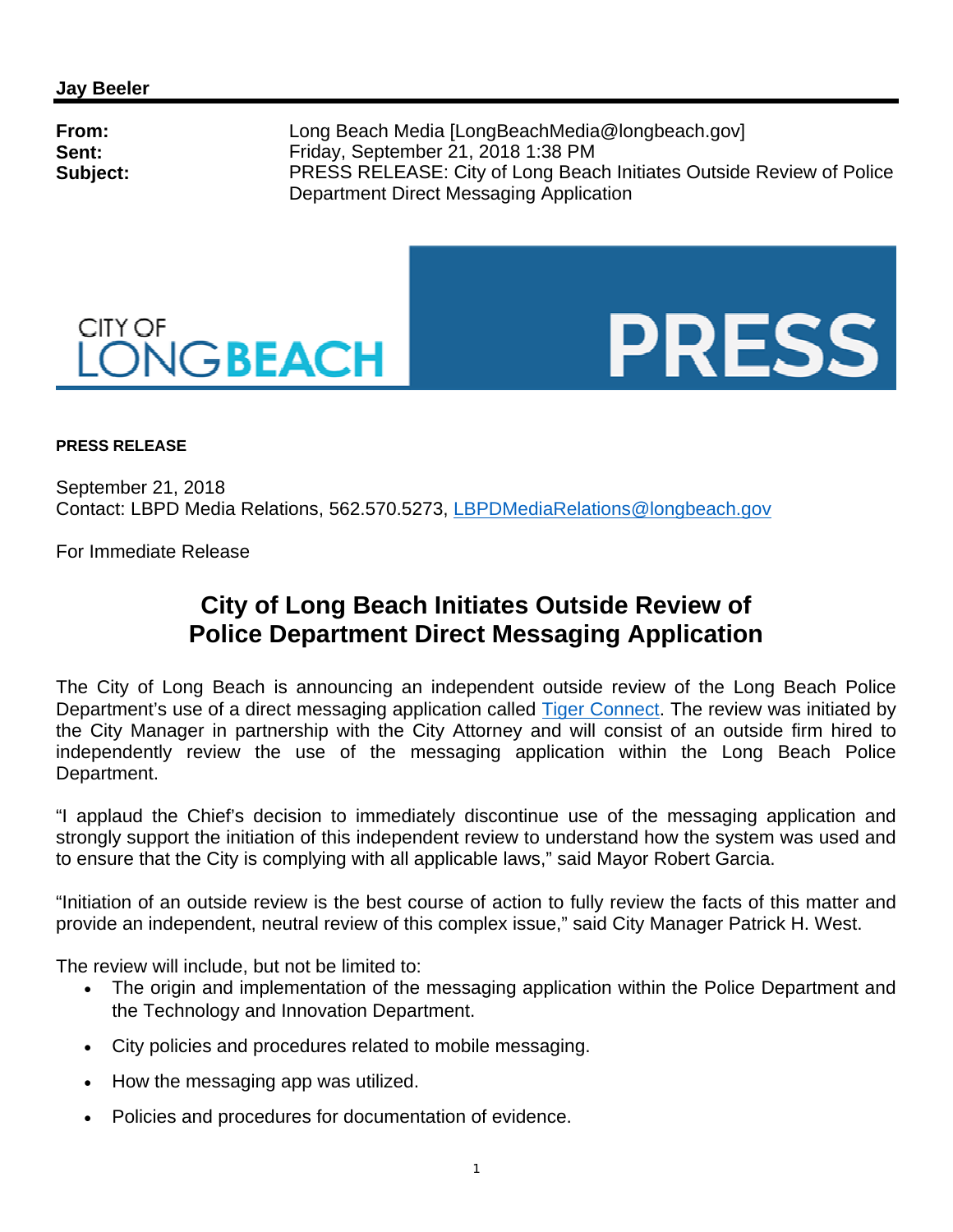- The City's record retention policies.
- Best practices for other law enforcement entities related to messaging applications.
- State law and any other relevant topics.

The outside review will be done in conjunction with the City Attorney's Office, and the results will be made available to the public to the extent allowable under California State law.

"We have discussed this with our City partners and agree with this review and will cooperate fully," said Police Chief Robert Luna.

## **Additional Background Info**

Use of the application began when the Police Department transitioned to iPhones, which did not have a built-in secure communication feature sufficient for the needs of the Department. The primary purpose of the Tiger Connect application was to allow for a continued means of transitory, immediate, and secure communications regarding operational and personnel matters. Police Department employees have been trained to and do document any exculpatory/discoverable evidence in a police report or other formal departmental communication. Of the 291 Police Department-issued mobile devices, the Tiger Connect texting application is installed on 145 mobile devices, including the mobile devices of Command Staff and specialized details such as Homicide and Internal Affairs. For reference, the Police Department has a total of 1,214 employees.

Additional actions taken by the City of Long Beach in this matter include:

- The Police Department issued a Special Order addressed to all employees on Tuesday, September 18, 2018, to immediately cease use of the messaging application. No further use of the application has occurred since the issuance of the order.
- The City has requested all available data from Tiger Connect to conduct the review.
- The City Manager and City Attorney have directed an immediate review and collection of documents from both the Police Department, the Financial Management Department and the Technology and Innovation Department to assist with the review.
- The City has determined that the first purchase order for this software originated on June 16, 2014, and consisted of a purchase order for \$9,888 that has been renewed each year for the past four years. Under the City's purchasing policies, purchases under \$25,000 are approved at a department level.
- The City has created a website as a repository for information available to the public and documents related to this matter at http://www.longbeach.gov/police/how-do-i/public-recordsrequests/tiger-connect-communication-application/.

Further information regarding this matter will be available after the review has been completed.

## **About the City of Long Beach**

Home to approximately 480,000 people, the multiple award-winning and innovative City of Long Beach offers all the world-class amenities of a large metropolitan city while maintaining a strong sense of individual and diverse neighborhoods nestled together along the California coast. As a fullservice charter city, Long Beach is home to the Queen Mary, Aquarium of the Pacific, several museums and theaters, a highly-rated school district, Long Beach Airport, the Port of Long Beach, as